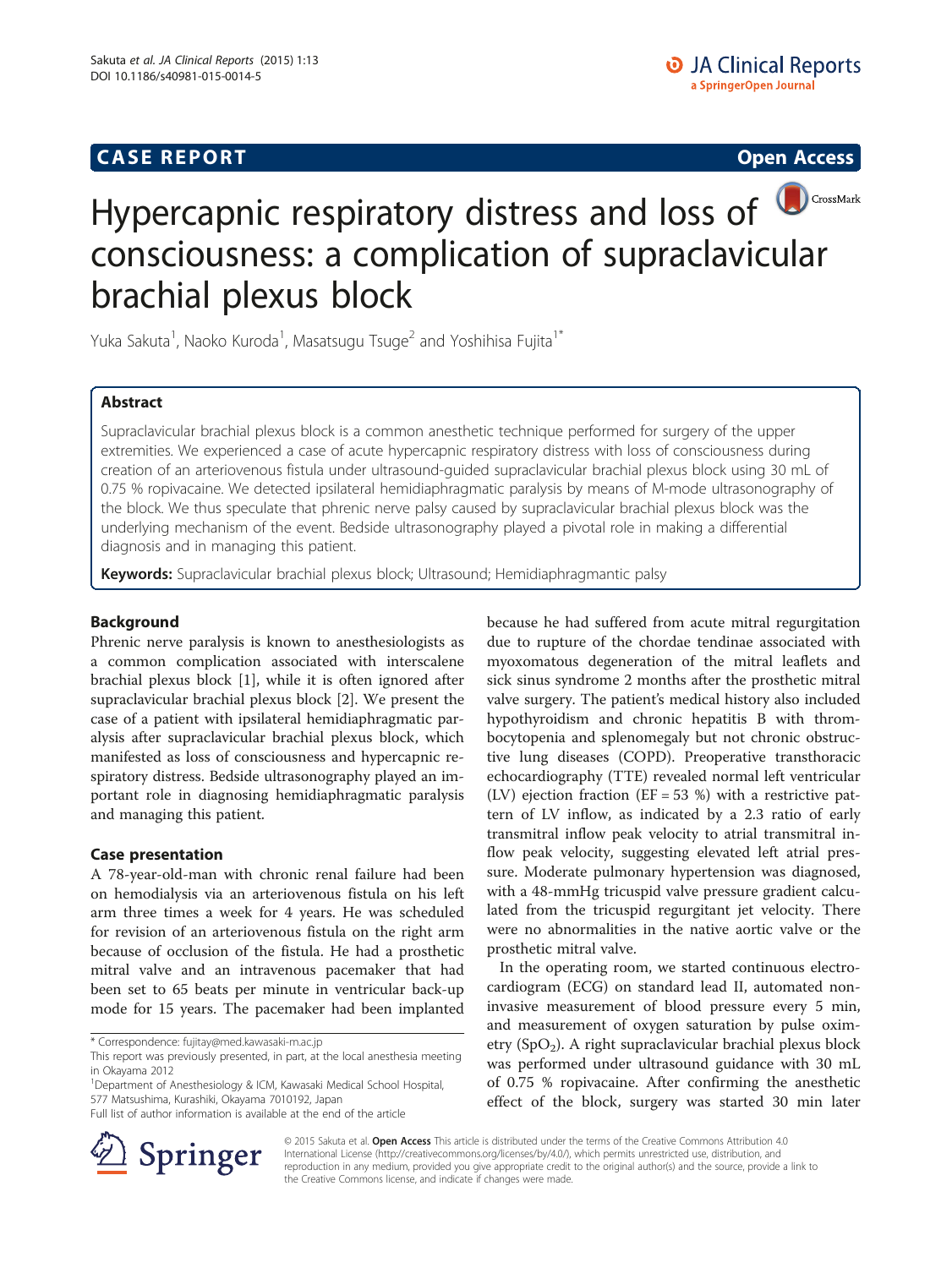under the observation of by a registered nurse who worked in the operating rooms. While no sedatives were administered during surgery, the patient was given supplementary oxygen at 3 l per minute via a face mask during the surgery because he reported some difficulty breathing 20 min after injection of the local anesthetic. His complaint resolved soon thereafter. The patient's blood pressure was stable between 160/75 mmHg and 170/80 mmHg, his heart rate was 70–80 beats per minute, and  $SpO<sub>2</sub>$  was between 96–100 %. Although an arteriovenous fistula was created within approximately 80 min as planned, inadequate blood flow of the fistula was detected by Doppler ultrasound. The patient consented to immediately undergoing the surgery a second time. About 10 min after surgery began again, he complained of dyspnea and nausea, accompanied by a decrease in  $SpO<sub>2</sub>$  to 70 %. Oxygen flow was increased to 10 l per minute. Five minutes after that, his  $SpO<sub>2</sub>$  decreased further to 50 %, and he was unresponsive to verbal commands.Anesthesiologists were called at this time. The patient was unresponsive to verbal and painful stimuli, and his arterial pulse could be palpated easily. Because his breath sounds were diminished, we assisted his ventilation via a bag-mask device, followed by placement of a #5 laryngeal mask airway (LMA). Ventilatory support was continued with 100 % oxygen.  $SpO<sub>2</sub>$  returned to 100 % soon thereafter, but the patient remained unconscious with stable blood pressure of 155/80 mmHg and heart rate of 75 beats per minute. Gas analysis of a blood sample from the femoral artery showed pH 6.93,

 $pCO<sub>2</sub>$  121 mmHg, and  $pO<sub>2</sub>$  98 mmHg. We speculated that the loss of consciousness was caused by acute hypercapnia, while the underlying cause remained undetermined. We decided to abort interrupt the surgery, and the surgical wound was closed. A portable supine chest radiograph was not remarkable as compared with the preoperative one, showing hilar haziness of the lung field, no signs for pneumothorax, and a slight elevation of the right hemidiaphragm, with increased density at both lung bases. These findings were compatible with pulmonary congestion (Fig. 1).

We performed a bedside ultrasound examination to identify the cause of the acute hypercapnic respiratory distress. No apparent changes compared to the preoperative recording were detectable by TTE, including visually estimated LVEF (approximately 55 %). There was lung sliding with A-lines and a normal B-line pattern on the right and left anterior chest walls, confirming the absence of pneumothorax on the chest roentgenogram and ruling out the pulmonary congestion suggested by the chest roentgenogram, respectively. We found that there was no movement of the right diaphragm during the respiratory cycle, while normal respiratory movement of the left diaphragm was visualized by M-mode ultrasound imaging (Fig. [2\)](#page-2-0). A diagnosis of right hemidiaphragmatic paralysis caused by phrenic nerve palsy was made. We canceled further examinations such as computed tomography and magnetic resonance imaging. The patient was transferred to the intensive care unit, and positive pressure ventilation was

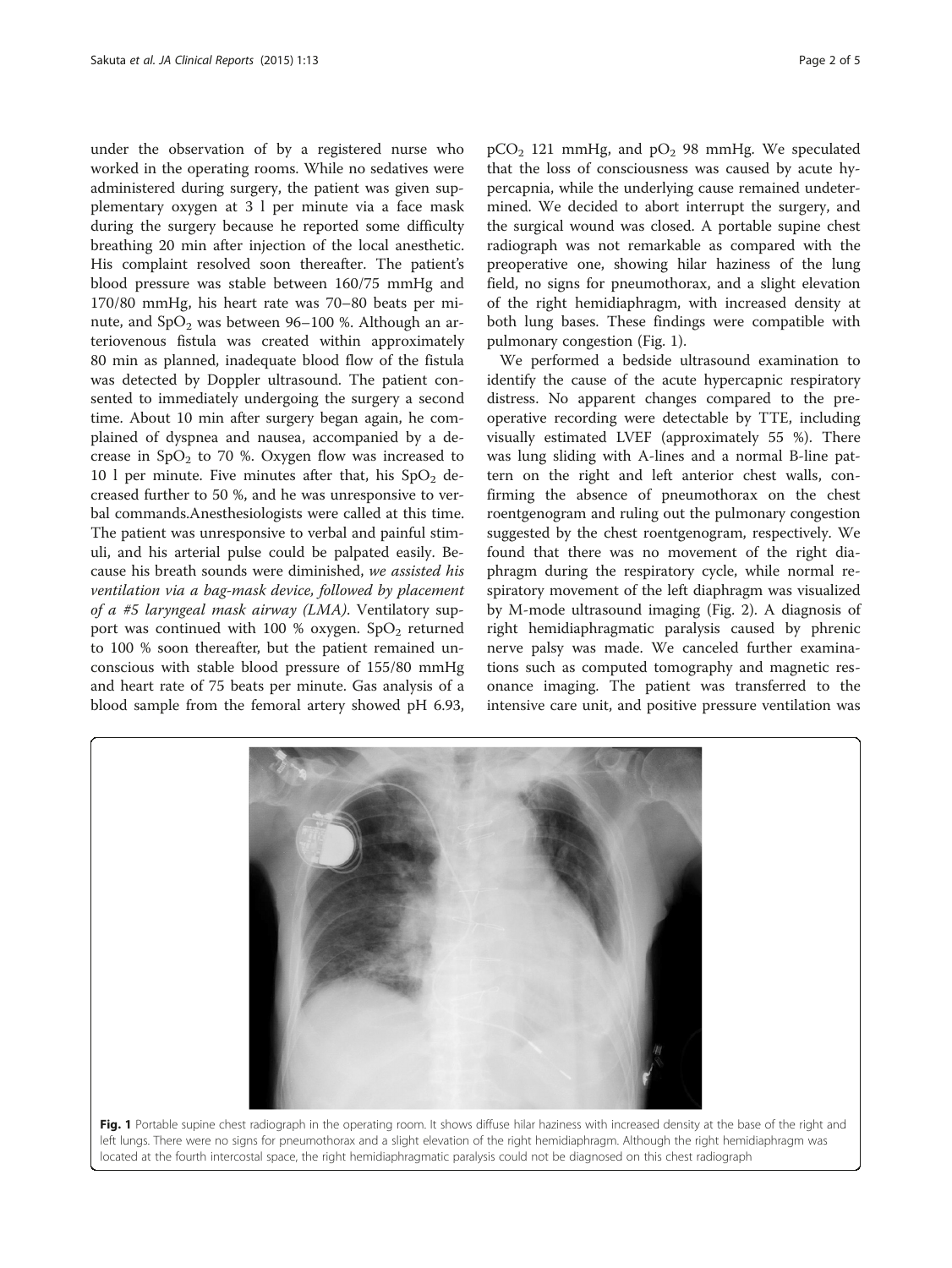<span id="page-2-0"></span>

continued for respiratory support via the LMA at 40 %  $F_1O_2$ . Spontaneous breathing became increasingly stronger, and he gained full consciousness after 2 h. The LMA was removed, and ventilator support was terminated.

We confirmed restoration of respiratory movement of the right hemidiaphragm by means of ultrasonography. The next day he was uneventfully transferred to the ward. A portable chest roentgenogram on that day showed that the right hemidiaphragm was shifted

downward, suggesting the restoration of normal diaphragmatic function (Fig. 3). A new arteriovenous fistula was uneventfully created under supraclavicular brachial plexus block with 20 mL of 0.75 % ropivacaine 1 week later.

### Discussion

We presented a case of hypercapnic respiratory distress and loss of consciousness resulting from transient phrenic nerve palsy associated with supraclavicular

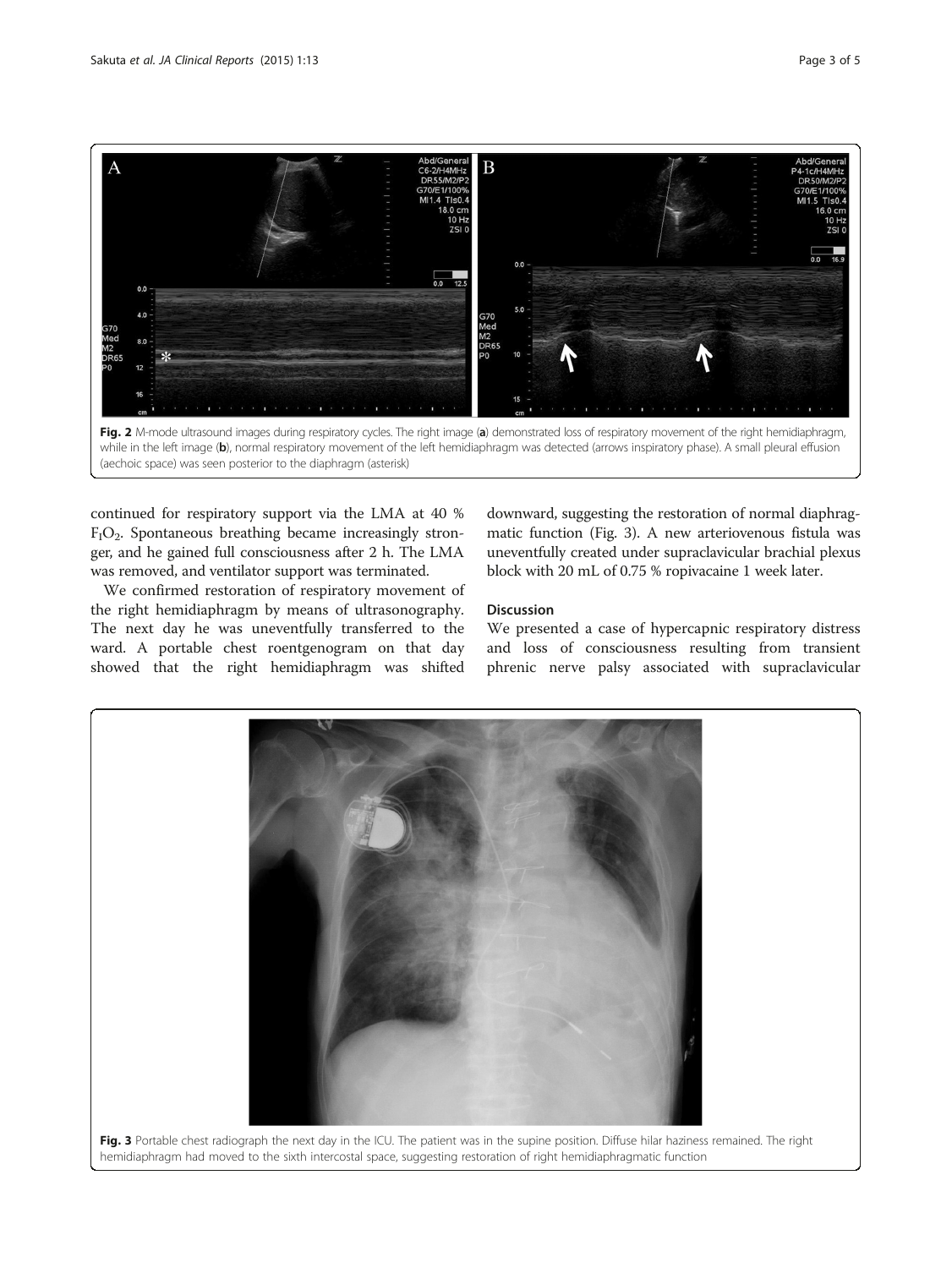brachial plexus block. Interscalene brachial plexus block almost invariably causes ipsilateral phrenic nerve palsy [[1\]](#page-4-0). However, it is thought to occur less frequently with brachial plexus block via the supraclavicular approach, depending on the amount of local anesthetic used and the techniques employed (e.g., nerve stimulator or ultrasound guidance). Respiratory symptoms are uncommon during the brachial plexus block irrespective of the approaches [[3\]](#page-4-0).

We detected hemidiaphragmatic paralysis in this patient with hypercapnic respiratory distress by means of bedside ultrasonography. There have been few ultrasonographically documented cases of hemidiaphragmatic palsy after supraclavicular brachial plexus block.

Hemidiaphragmatic paralysis is usually asymptomatic at rest, because it is compensated for by other respiratory muscles; at most, it may lead to limitations in exercise [\[4](#page-4-0)]. Urmey et al. [[1\]](#page-4-0) investigated the effects of hemidiaphragmatic paralysis on pulmonary function during interscalene brachial plexus block and concluded that the block should not be performed in patients who are dependent on intact diaphragmatic function. Hemidiaphragmatic paralysis causes decreased values on pulmonary function tests, such as forced vital capacity, forced expiratory volume, and peak expiratory flow rate [[5\]](#page-4-0). In addition, it causes abdominal expansion during inspiration, leading to regional hypoventilation in the ipsilateral lower lung and a reduction in gas exchange. These changes are usually compensated for by recruitment of the intercostal or accessory muscles [\[6](#page-4-0)]. However, they may become symptomatic, causing dyspnea or hypoventilation in the supine position because of enhanced shift of the paralyzed diaphragm toward the head [\[4](#page-4-0)]. In addition to the supine position, there are at least two other possible explanation for the development of hypercapnic respiratory distress with loss of consciousness in this patient. First, limited cardiopulmonary reserve may be responsible, as evidenced by the patient's implanted prosthetic mitral valve and pacemaker and his advanced age of 86 years [[4](#page-4-0)]. Second, chronic renal failure itself may be a high risk. Afonso et al. [\[7](#page-4-0)] reported three consecutive cases of respiratory arrest necessitating tracheal intubation in patients undergoing arteriovenous graft placement with supraclavicular brachial plexus block; however, the exact underlying causes other than chronic renal failure and obesity could not be delineated. The authors suggested that chronic renal failure may represent a high-risk group for respiratory failure after supraclavicular brachial plexus block.

Oxygen administered via a face mask may have transiently relieved the patient's respiratory symptoms when he had difficulty breathing soon after brachial plexus block. We speculate that this may have resulted in further depression of respiration and thus in hypercapnia and, consequently, loss of consciousness. Recognition of risk factors for developing symptomatic hemidiaphragmatic paralysis in this patient or earlier examination with ultrasound might have led us to avoid brachial plexus block or to initiate ventilatory support earlier instead of administering oxygen via face mask.

Bedside ultrasound plays a pivotal role in the management of acute respiratory distress and in finding its underlying causes [[8\]](#page-4-0). M-mode recording of the diaphragmatic dome through a respiratory cycle is an easy way to document a nonfunctioning diaphragm, while in the present case, the supine chest roentgenogram was not conclusive for the diagnosis of hemidiaphragmatic paralysis. Absence of thickening of the diaphragm at the zone of apposition with the rib base is an alternative ultrasonographic technique for the diagnosis of diaphragmatic paralysis [[4](#page-4-0)].

Point-of-care ultrasound is becoming an essential diagnostic skill for all physicians [[9](#page-4-0)]. Anesthesiologists routinely use ultrasound machines for procedures such as catheter placement or nerve blocks, as well as transesophageal echocardiography for cardiac surgery. Thus, they are familiar with ultrasound machines and should therefore be able to improve patient care by the addition of diagnostic ultrasonography. Training to ensure competent use of this technology is thus of utmost importance [[8](#page-4-0), [9](#page-4-0)].

## Conclusions

A decreased cardiopulmonary reserve, advanced age, and, possibly, chronic renal failure may have been risk factors in this patient for developing hypercapnic respiratory distress and loss of consciousness with supraclavicular brachial plexus block. Bedside ultrasonography was very useful in establishing the correct diagnosis; it allowed for ventilator support until the return of diaphragmatic function and precluded unnecessary examinations such as brain computed tomography or magnetic resonance imaging.

## Consent

Patient's family reviewed the case report and gave written permission for the authors to publish it.

#### Abbreviations

COPD: chronic obstructive lung diseases; ECG: electrocardiogram; EF: ejection fraction; LMA: laryngeal mask airway; LV: left ventricular; SpO<sub>2</sub>: oxygen saturation by pulse oximetry; TTE: transthoracic echocardiography.

#### Competing interests

The authors have no financial and non-financial competing interests.

#### Authors' contributions

YS participated in the anesthesia management, NK and MT participated in the patient care at the ICU, and YF conducted point-of-care ultrasound and drafted the manuscript. All authors read and approved the final manuscript.